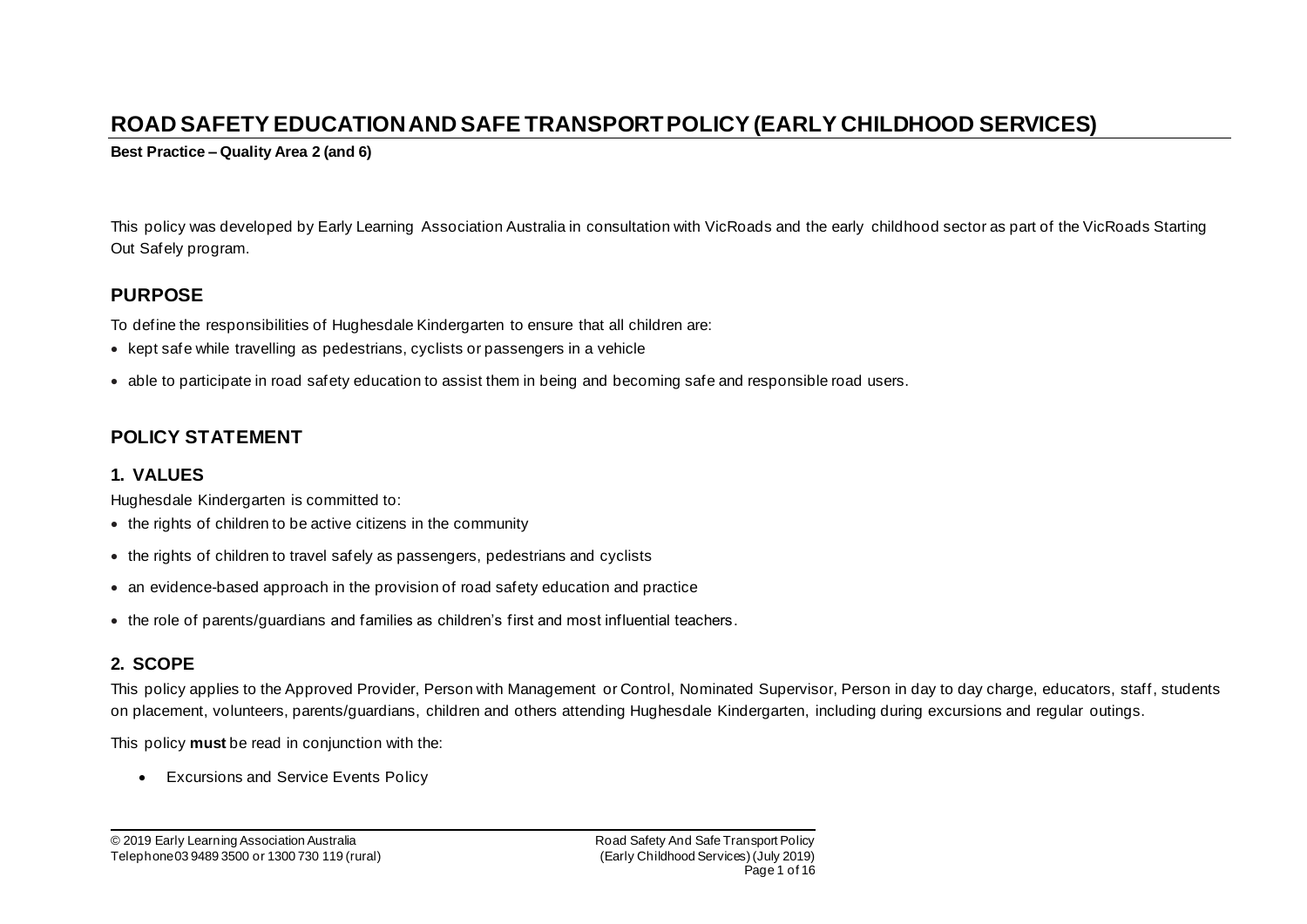- Supervision of Children Policy
- Incident, Injury, Trauma and Illness Policy

### **3. BACKGROUND AND LEGISLATION**

### **Background**

Road safety education can help to reduce the risk of serious injury and death among young children. Road safety education ass ists children to develop skills, knowledge, behaviours and attitudes that support them to be safer on our roads as passengers, pedestrians and users of bicycles and wheeled toys.

Working collaboratively with families to help children become safe and responsible road users aligns with the learning outcomes of the Early Years Learning Framework (EYLF).

Road trauma is one of the leading causes of death among young Australians. Young children are at risk as passengers in motor vehicles, as pedestrians and as cyclists. They are particularly vulnerable due to:

- their small size and changing needs as they grow
- their cognitive and perceptual skills still developing.

Under duty of care obligations, services must develop appropriate procedures to guide staff to address situations where a child is observed to be at risk while being transported to or from the early childhood service. This may include instances where a child is observed to be:

- travelling unrestrained
- travelling in an inappropriate restraint
- riding a bicycle or wheeled toy without a helmet
- instances where a parent/guardian is in an unfit state to drive due to intoxication or impairment

### **Legislation and standards**

Relevant legislation and standards include but are not limited to:

### *Acts*

• *Road Safety Act 1986*

#### *Regulations*

• *Education and Care Services National Regulations 2011*: Regulations 99, 100, 101, 102, 159, 160, 161

### *Rules*

© 2019 Early Learning Association Australia Telephone 03 9489 3500 or 1300 730 119 (rural) Road Safety And Safe Transport Policy (Early Childhood Services)(July 2019) Page 2 of 16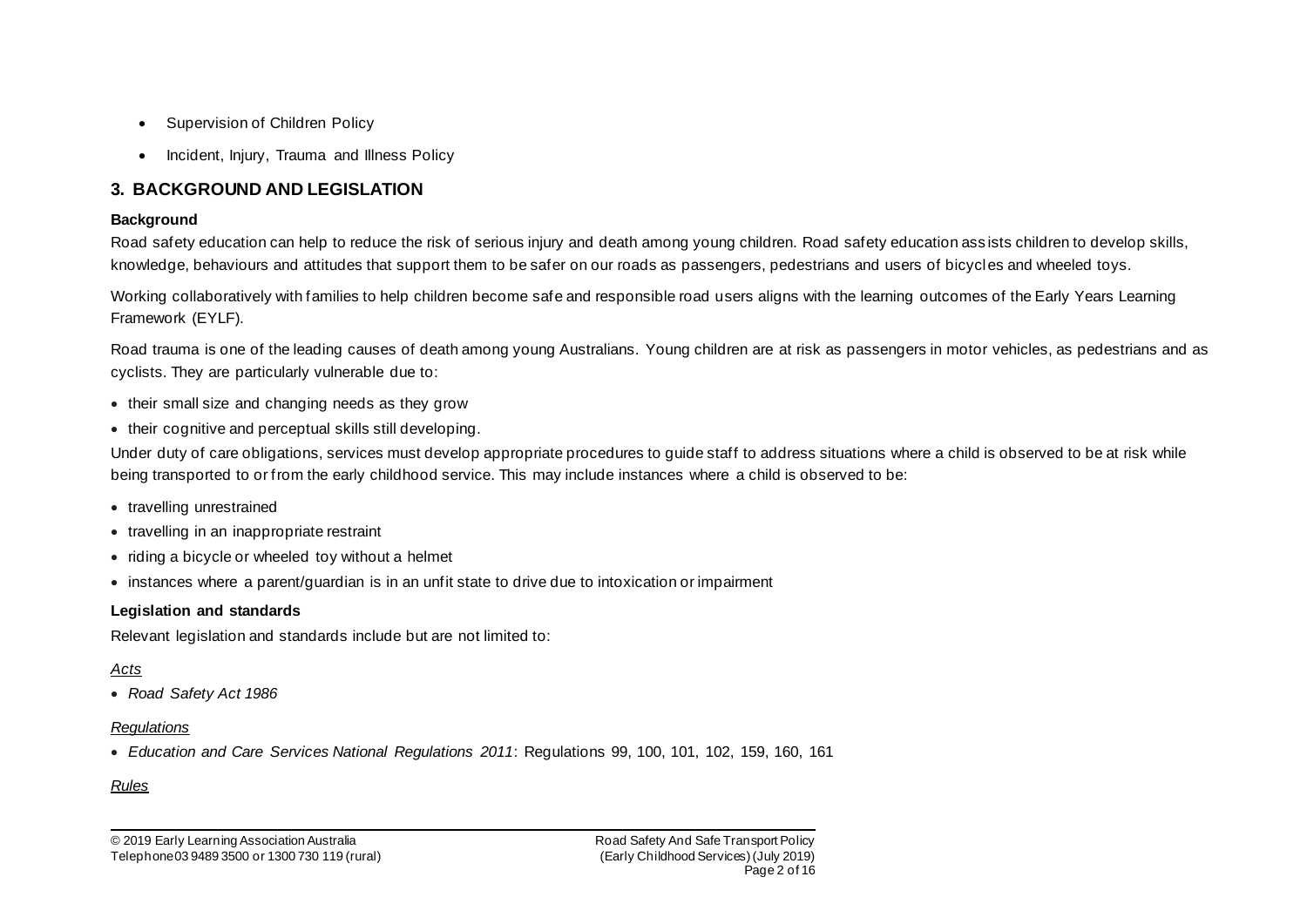• *Road Safety Road Rules 2009* (Vic)

### *Standards*

- National Quality Standard (refer to Attachment 2 for road safety links to the NQS)
	- − Quality Area 2: Children's Health and Safety
	- − Quality Area 6: Collaborative Partnerships with Families and Communities

## **4. DEFINITIONS**

The terms defined in this section relate specifically to this policy.

**Adequate supervision:** Adequate supervision entails all children (individuals and groups) in all areas of the service, being in sight and/or hearing of an educator at all times including during toileting, sleep, rest and transition routines. Services are required to comply with the legislative requirements for educator-to-child ratios at all times. Supervision contributes to protecting children from hazards that may emerge in play, including hazards c reated by the equipment used.

Adequate supervision refers to constant, active and diligent supervision of every child at the service. Adequate supervision requires that educators are always in a position to observe each child, respond to individual needs, and immediately intervene if necessary. Variables affecting supervision levels include:

- number, age and abilities of children
- number and positioning of educators
- current activity of each child
- areas in which the children are engaged in an activity (visibility and accessibility)
- developmental profile of each child and of the group of children
- experience, knowledge and skill of each educator
- need for educators to move between areas (effective communication strategies).

**Approved Provider:** An individual or organisation that has completed an application and been approved by the Regulatory Authority as fit and proper (in accordance with Sections 12, 13 and 14 of the National Law) to operate one or more education and care services. The Approved Provider has overall responsibility to ensure that every part of the National Law, Regulations and National Quality Standard are met.

**Attendance record:** Kept by the service to record details of each child attending the service including name, date and time of arrival and departure, signature of person delivering and collecting the child or of the Nominated Supervisor or educator (Regulation 158(1)).

**Authorised nominee:** A person who has been given written authority by the parents/guardians of a child to collect that child from the education and care service. These details will be on the child's enrolment form.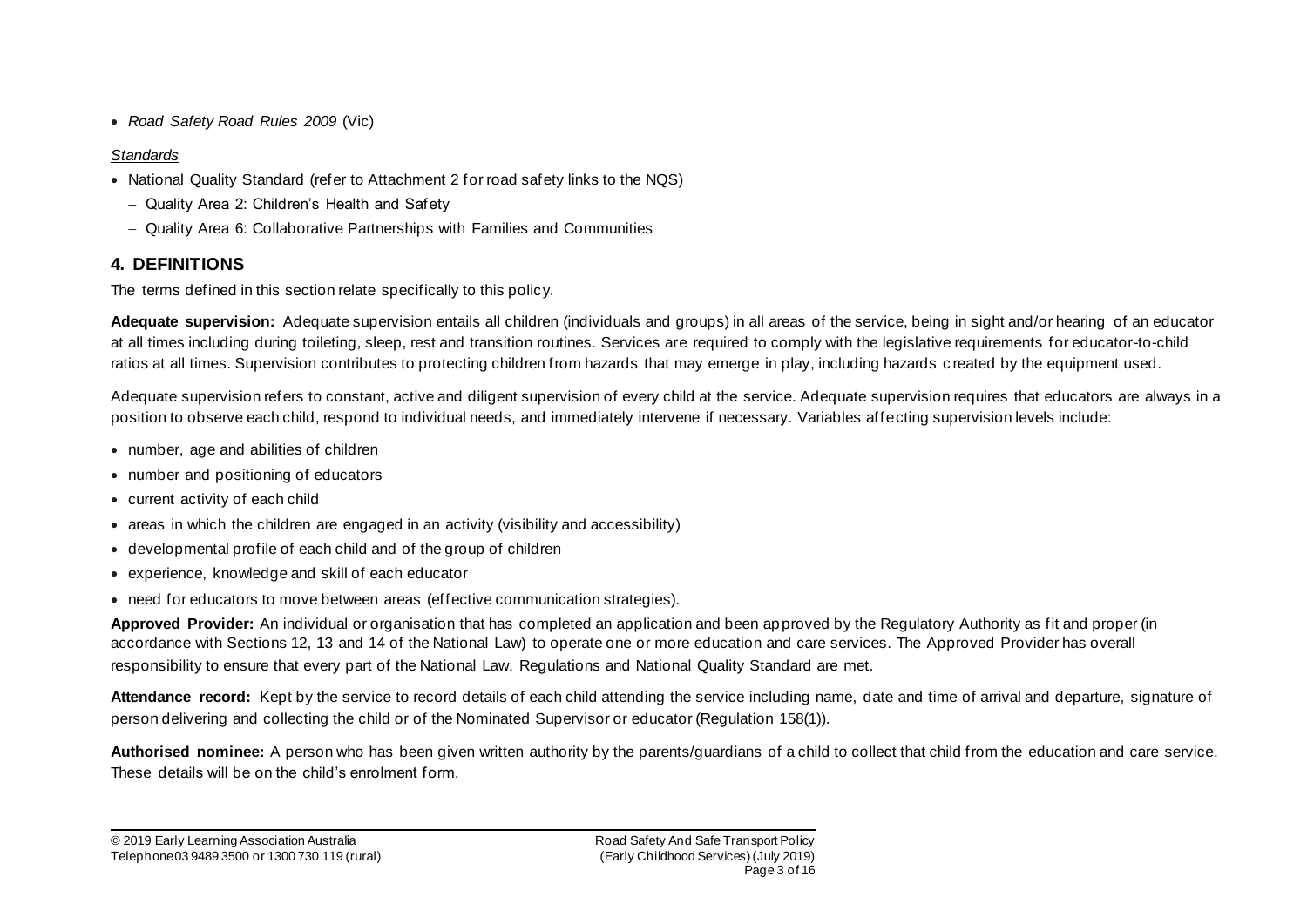The National Law and National Regulations do not specify a minimum age limit for an authorised nominee. Each service provider will need to determine if a person under the age of 18 is able to be an authorised nominee and, if so, what constitutes the minimum acceptable age at that service.

**Child restraint:** A device used in conjunction with an adult seatbelt or ISOFIX-compatible lower attachment connectors and a tether strap, to restrain a child passenger of a motor vehicle in the event of a vehicle impact and thus minimise the risk of bodily injury.

**Duty of care:** A common law concept that refers to the responsibilities of organisations and staff to provide people with an adequate level of protection against harm and all reasonable foreseeable risk of injury. In the context of this policy, duty of care refers to the responsibility of education and care services and their staff to provide children with an adequate level of care and protection against foreseeable harm and injury.

**Nominated Supervisor:** A person who has been nominated by the Approved Provider of the service under Part 3 of the Act and who has consented to that nomination in writing can be the Nominated Supervisor. All services must have a Nominated Supervisor with responsibility for the servi ce in accordance with the National Regulations. The Approved Provider must take reasonable steps to ensure the Nominated Supervisor is a fit and proper person (in accordance with Sections 12, 13 and 14 of the National Law), with suitable skills, qualifications and experience. The Regulatory Authority must be notified if the Nominated Supervisor for the service changes or is no longer employed at the service.

**Persons in day-to-day charge:** A person may be placed in day-to-day charge of a service if:

- the approved provider or nominated supervisor determines they meet the minimum requirements outlined in Regulation 120B of the Education and Care Services National Regulations, and
- the person provides written consent.

### **Persons with management or control:** Means:

(a) if the provider or intended provider of the service is a body corporate, an officer of the body corporate within the meaning of the Corporations Act 2001 of the Commonwealth who is responsible for managing the delivery of the education and care service; or

(b) if the provider of the service is an eligible association, each member of the executive committee of the Part 1—Preliminary Education and Care Services National Law Act 2010 No. 69 of 2010 22 association who has the responsibility, alone or with others, for managing the delivery of the education and care service; or

(c) if the provider of the service is a partnership, each partner who has the responsibility, alone or with others, for managing the delivery of the education and care service; or

(d) in any other case, a person who has the responsibility, alone or with others, for managing the delivery of the education and care service; and care service.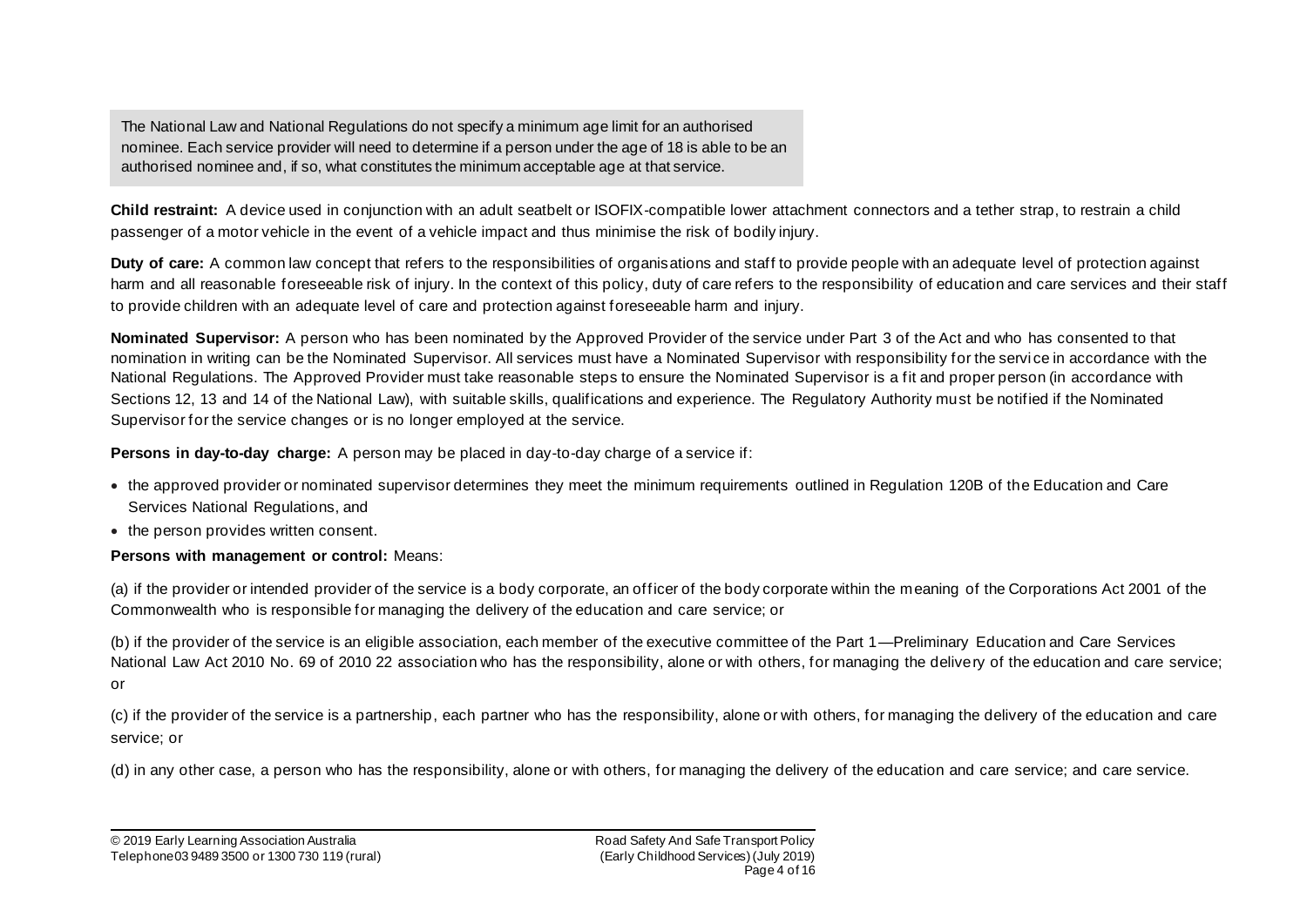**Risk assessment:** A risk assessment must identify and assess any hazard that poses a risk to a child's health, safety and/or wellbeing while on an excursion, and specify how these risks will be managed and/or minimised (Regulation 101). Risk assessments must consider:

- the proposed route and location of the excursion
- any water hazards
- any risks associated with water-based activities
- transport to and from the proposed location of the excursion
- the number of adults and children participating in the excursion
- the number of educators or other responsible adults who will be providing supervision given the level of risk, and whether or not specialised skills are required (e.g. lifesaving skills)
- the proposed activities, and the impact of this on children with varying levels of ability, additional needs or medical conditions
- the proposed duration of the excursion, and the impact of this on children with varying levels of ability, additional needs or medical conditions
- any items/information that should be taken on the excursion e.g. first aid kit, emergency contact details for children, medication for children with known medical conditions (such as asthma, anaphylaxis and diabetes) and a mobile phone.

ACECQA provides a sample Excursion Risk Management Plan at: https://www.acecqa.gov.au/resources/applications/sample-forms-and-templates

**Wheeled toy:** a child's pedal car, skateboard, scooter (other than a motorised scooter) or tricycle or a similar toy, but only when it is being used by a child who is under 12 years old.

### **5. SOURCES AND RELATED POLICIES**

#### **Sources**

- Early Learning Association Australia: www.elaa.org.au
- Road Safety Education Victoria: www.roadsafetyeducation.vic.gov.au
- VicRoads: www.vicroads.vic.gov.au
- Child Road Safety: www.childroadsafety.org.au
- Transportation of Children with Additional Needs: www.rch.org.au/tocan
- Car Seats Save Lives: www.carseatssavelives.com.au

#### **Service policies**

- *Acceptance and Refusal of Authorisations Policy*
- *Child Safe Environment Policy*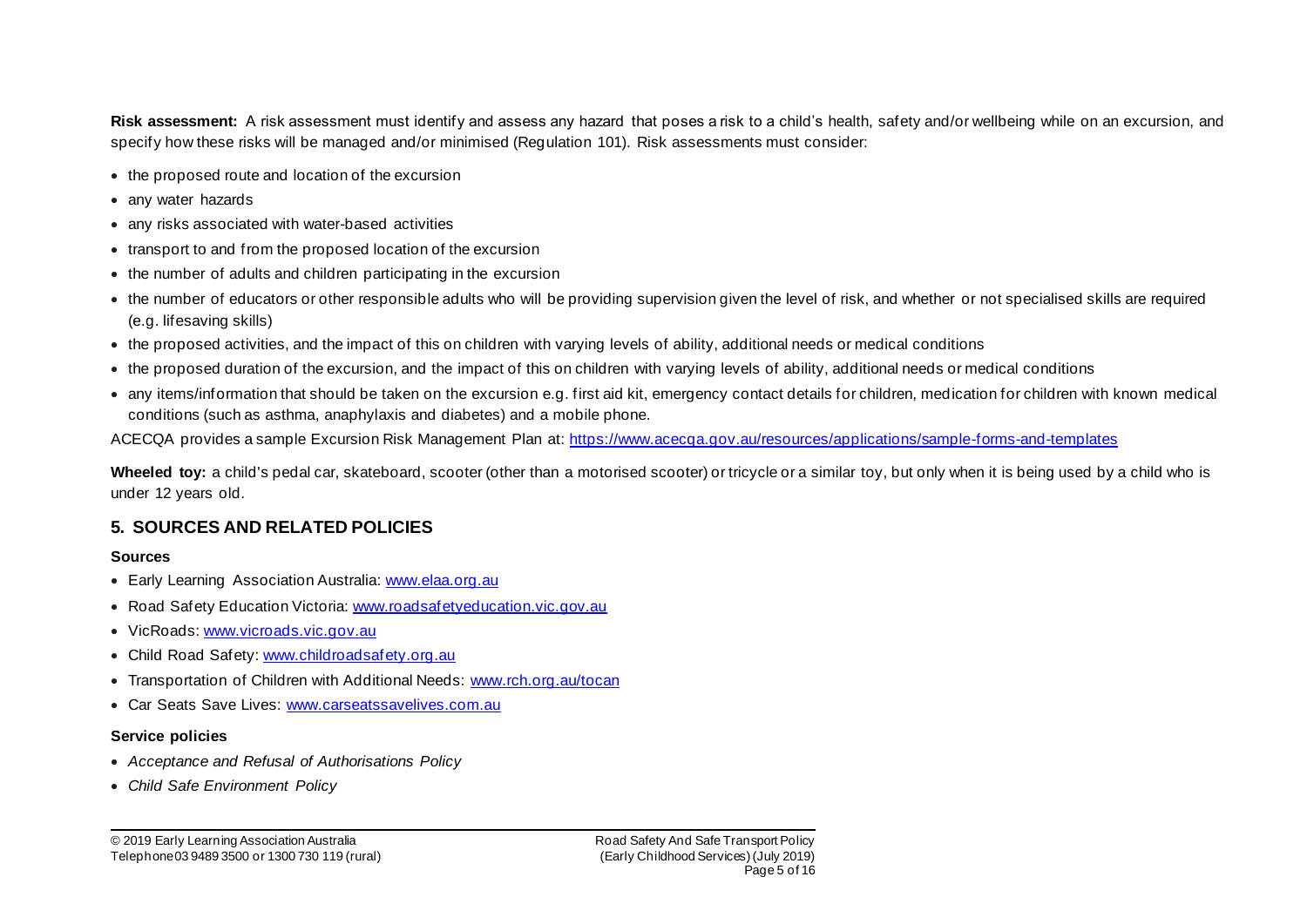- *Curriculum Development Policy*
- *Delivery and Collection of Children Policy*
- *Excursions and Service Events Policy*
- *Inclusion and Equity Policy*
- *Occupational Health and Safety Policy*
- *Supervision of Children Policy*

# **PROCEDURES**

### **The Approved Provider or Persons with Management and Control is responsible for:**

- Ensuring the provision of road safety education, based on the National Practices for Early Childhood Road Safety Education (Attachment 1).
- Ensuring that all children attending the service are included in road safety education.
- Ensuring access of educators and staff to regular professional development/training in road safety and ensuring they are kept up to date with current legislation,
- Ensuring the availability (in good condition) and use of bicycle helmets which meet Australian/New Zealand Standard 2063 for bicycles and wheeled toys (refer to *Definitions*).
- Ensuring the provision of location-specific road safety information (e.g. details about where to park safely when delivering and collecting children and local area speed limits etc.) to parents/guardians and visitors.
- Ensuring the provision of general road safety information about transporting children to and from the service (which might include using the 'safety door' (the rear kerbside door), driveway safety, child restraint information and role modelling safe road use) to parents/guardians.
- Ensuring that parents/guardians have access to this policy and its attachments.
- Ensuring that buses hired for use on excursions have fitted seatbelts that are correctly used by all children, staff and volunteers for the entire trip.
- Ensuring that appropriate procedures are followed in the event of a vehicle crash or transport-related injury involving any children, staff or volunteers from the service (refer to Incident, Injury, Trauma and Illness Policy).
- Establishing agreed procedures for staff to follow where a child is observed being transported to or from the premises in an unsafe manner (refer to Attachment 2 for a sample procedure).

### **The Nominated Supervisor or Persons in Day to Day Charge is responsible for:**

- Ensuring the embedding in the curriculum of Road safety education, based on the National Practices for Early Childhood Road Safety Education (Attachment 1).
- Working with teachers and educators to develop appropriate strategies to ensure all children attending the service are includ ed in road safety education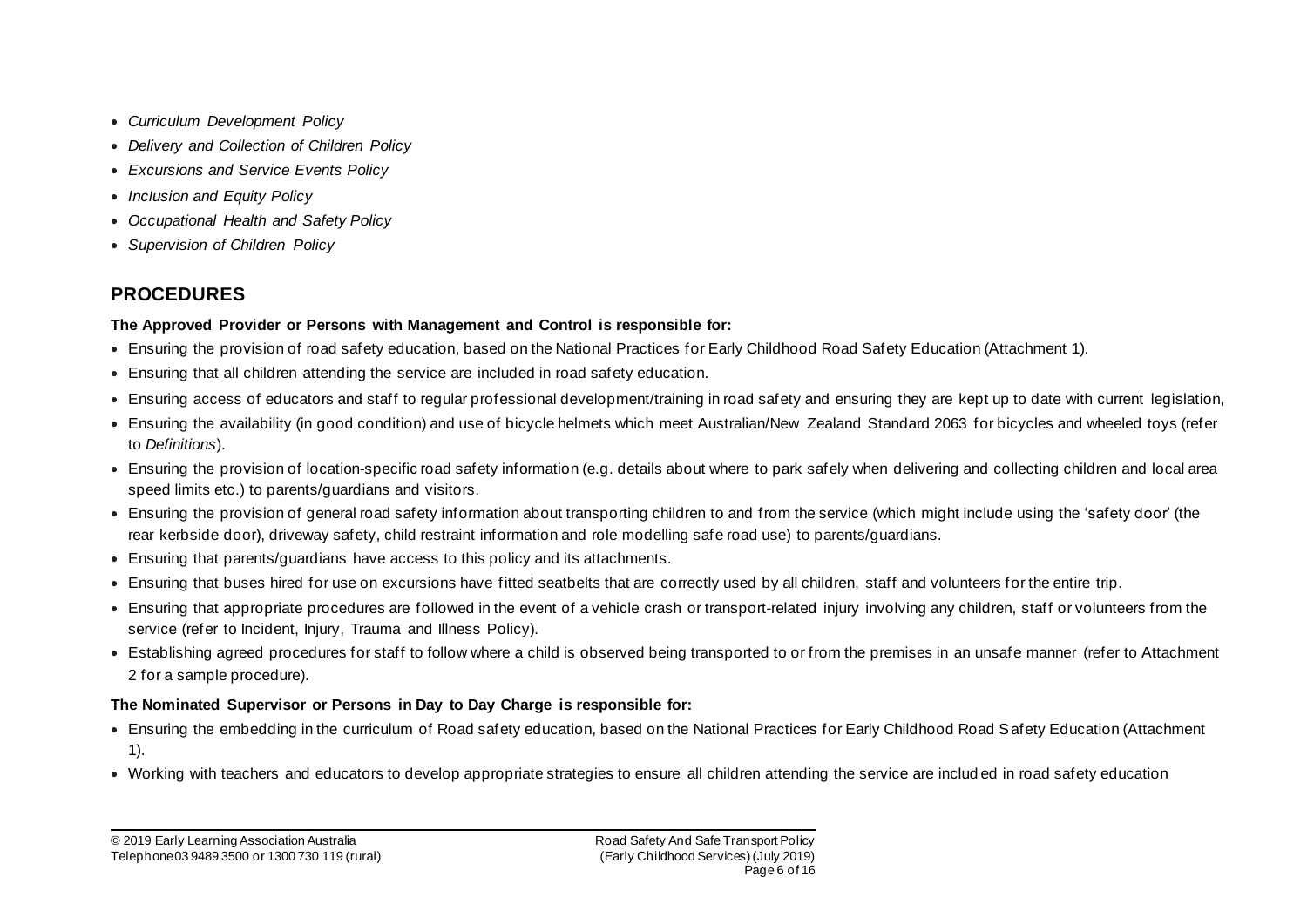- Organising access of teachers, educators and staff to regular professional development/training in road safety and are kept up to date with current legislation, regulations, rules, standards and best practice information.
- Providing teachers and educators with access to a broad range of road safety education resources
- Providing (in good condition) and use of bicycle helmets which meet Australian/New Zealand Standard 2063 for bicycles and wheeled toys (refer to *Definitions*).
- Monitoring the correct use of bicycle helmets whenever bicycles or wheeled toys are used.
- Ensuring that teachers and educators provide parents/guardians and visitors with location-specific road safety information.
- Ensuring that location specific road safety information is displayed at the service where relevant.
- Ensuring that teachers and educators provide parents/guardians with information about road safety.
- Ensuring that general road safety information is displayed at the service where relevant.
- Ensuring that parents/guardians have access to this policy and its attachments.
- Ensuring that buses hired for use on excursions have fitted seatbelts for use by all children, staff and volunteers.
- Ensuring that teachers and educators understand and follow appropriate procedures in the event of a vehicle crash or transport-related injury involving any children, staff or volunteers from the service (refer to Incident, Injury, Trauma and Illness Policy).
- Ensuring that teachers and educators understand and follow the service's procedures where a child is observed being transport ed to or from the premises in an unsafe manner.
- Implementing the services agreed procedures when notified by a teachers or educator regarding their observation of children b eing transported in an unsafe manner.

### **Educators and other staff are responsible for:**

- Providing road safety education, based on the National Practices for Early Childhood Road Safety Education (Attachment 1).
- Including all children attending the service in road safety education.
- Participating in regular professional development/training in road safety to keep up to date with current legislation, regulations, rules, standards and best practice information.
- Using a broad range of resources to support the delivery of road safety education.
- Providing bicycle helmets which meet Australian/New Zealand Standard 2063 and ensuring that that they are correctly fitted where bicycles or wheeled toys (refer to Attachment 1, Definitions) are used.
- Providing parents/guardians and visitors with location-specific road safety information.
- Providing parents/guardians with information about road safety and actively communicating this information to families.
- Providing parents/ guardians with access to this policy and its attachments and actively communicating this information to families.
- Ensuring the correct use of seatbelts in buses hired for excursions by all children, staff and volunteers for the entire trip.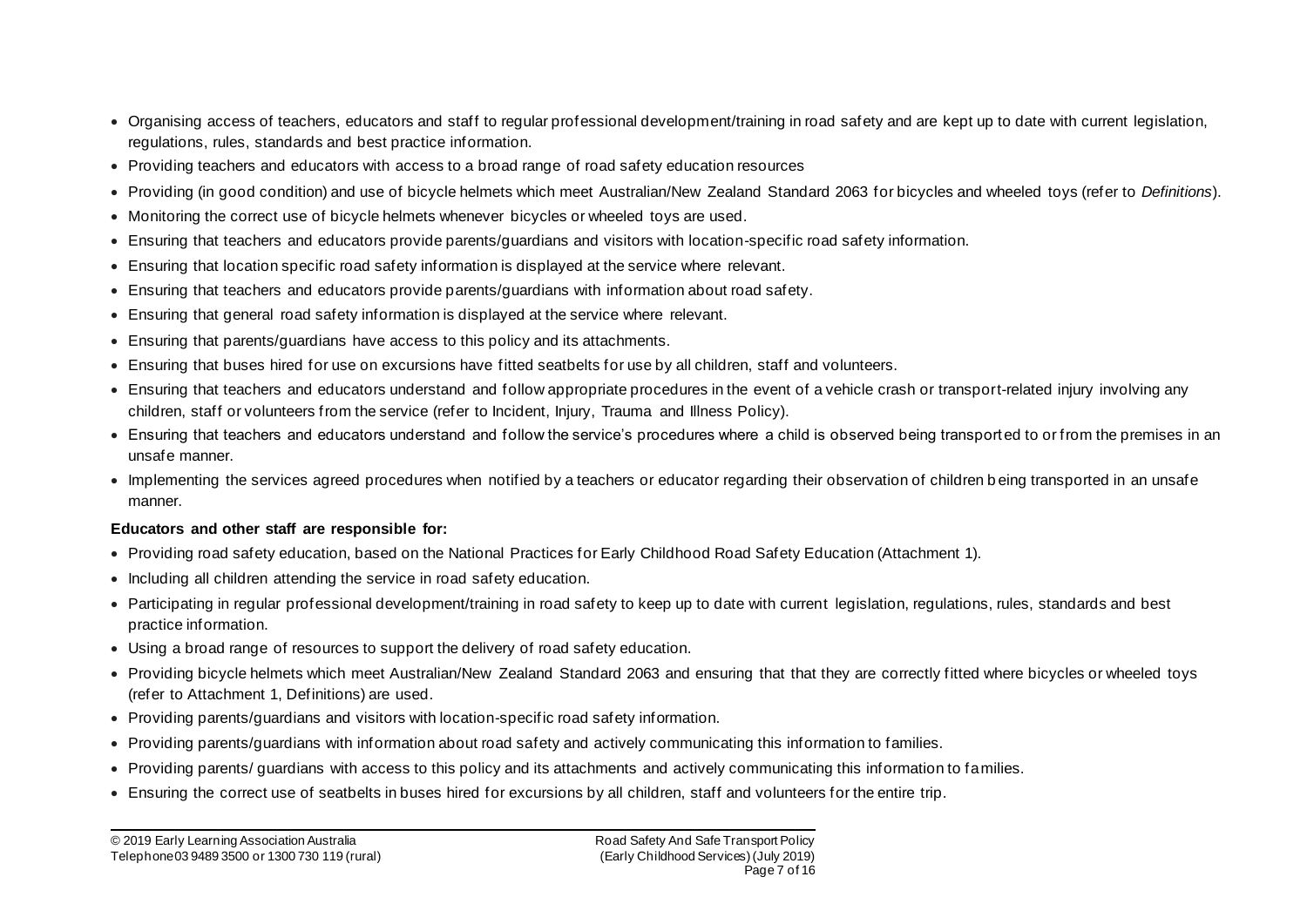- Following appropriate procedures in the event of a vehicle crash or transport-related injury involving any children, staff or volunteers from the service (refer to Incident, Injury, Trauma and Illness Policy), including notifying the Nominated Supervisor and Approved Provider as soon as possible after the event.
- Implementing the service's agreed procedures where a child is observed being transported to or from the premises in an unsafe manner.

### **EVALUATION**

In order to assess whether the values and purposes of the policy have been achieved, the Approved Provider will:

- regularly seek feedback from parents/guardians, children, educators, management and all affected by the policy regarding its effectiveness
- monitor the implementation, compliance, complaints and incidents in relation to this policy
- keep the policy up to date with current legislation, research, policy and best practice
- revise the policy and procedures as part of the service's policy review cycle, or as required
- notify parents/guardians at least 14 days before making any changes to this policy or its procedures (this is a requirement under Regulation 172 of the National Regulations for policies mandated by law and would be considered best practice for all policies and procedures).

## **ATTACHMENTS**

- Attachment 1: *National Practices for Early Childhood Road Safety Education*
- Attachment 2: Sample procedure when a child is observed to be at risk of harm while being transported to or from an early childhood premises

## **AUTHORISATION**

This policy was adopted by the Approved Provider of Hughesdale Kindergarten on 11 November 2020.

## **REVIEW DATE:** NOVEMBER 2021

Annual or more frequently in response to legislative and/or other changes.

## **ACKNOWLEDGEMENT**

This policy was developed by Early Learning Association Australia in consultation with VicRoads and the early childhood sector as part of the VicRoads Starting Out Safely program.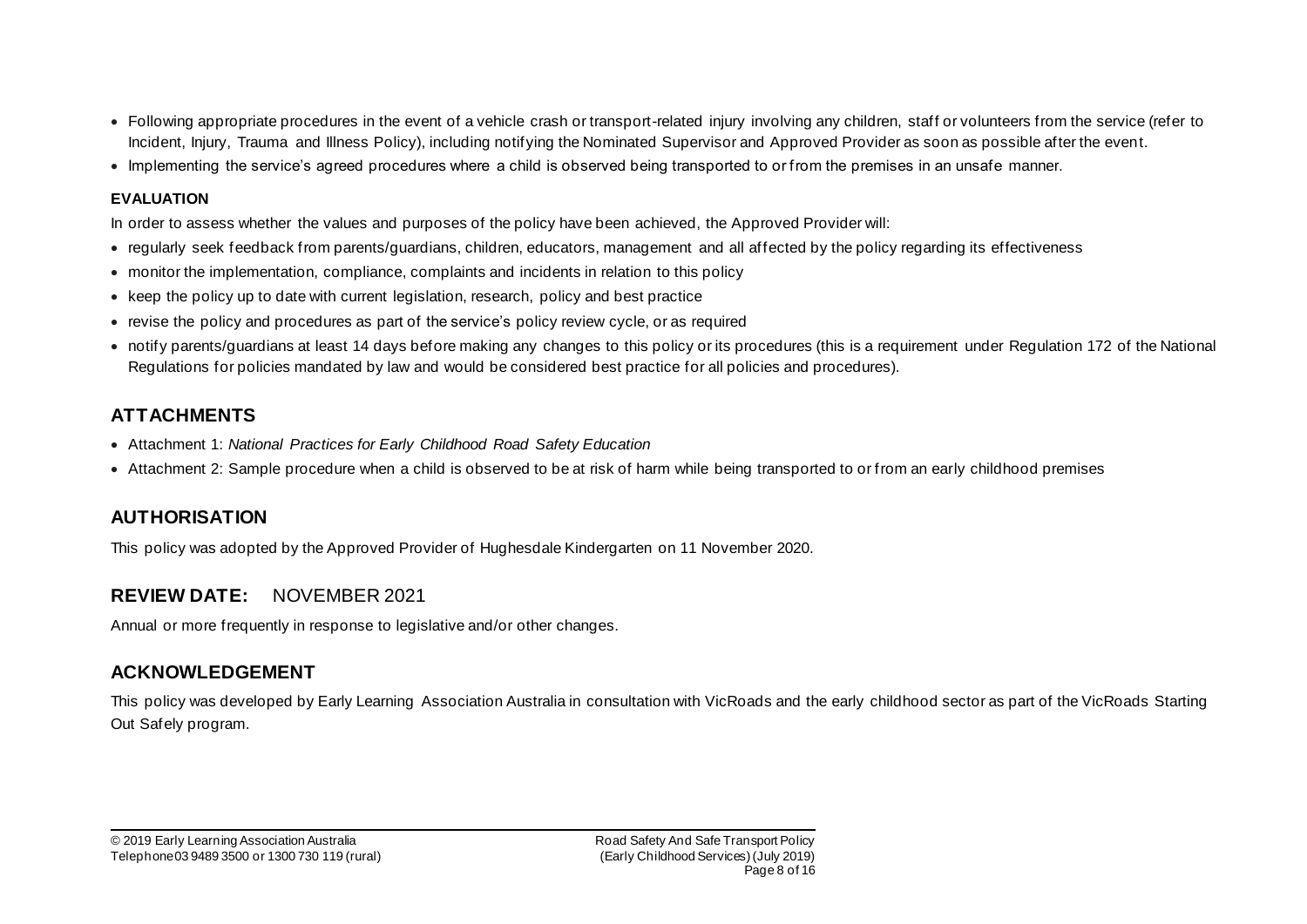## **ATTACHMENT 1 National Practices for Early Childhood Road Safety Education**

The *National Practices for Early Childhood Road Safety Education* have been developed by early childhood education and road safety experts across Australia and New Zealand. The eight national practices are based on research and are aligned with the Early Years Learning Framework.

The national practices guide early childhood educators and policy makers to develop, implement and evaluate evidence-based road safety programs that support children's and families learning about road safety. Refer to:

#### http://roadsafetyeducation.vic.gov.au/resources/early-childhood.html

#### **Holistic approaches**

Recognise that children's learning is integrated and interconnected when making curriculum decisions about road safety education.

#### **Responsiveness to children**

Deliver road safety education which is responsive to individual children and extends children's strengths, knowledge and interests.

#### **Learning through play**

Through play-based learning seek opportunities to address road safety in a way that expands children's thinking and encourages problem solving.

#### **Intentional teaching**

Engage in intentional teaching which extends and expands children's learning about road safety.

#### **Learning environments**

Provide opportunities in the learning environment, including the local community, for safe and meaningful interaction with children, parents and carers about road safety.

#### **Cultural competence**

Implement road safety education that is culturally relevant for the diversity of children, their families and the community.

#### **Continuity of learning and transitions**

Use the opportunity of transitions, in active partnership with children, families and the local community, for road safety education.

#### **Assessment for learning**

Together with children and families, reflect on each child's learning and application of road safety to plan for future learning.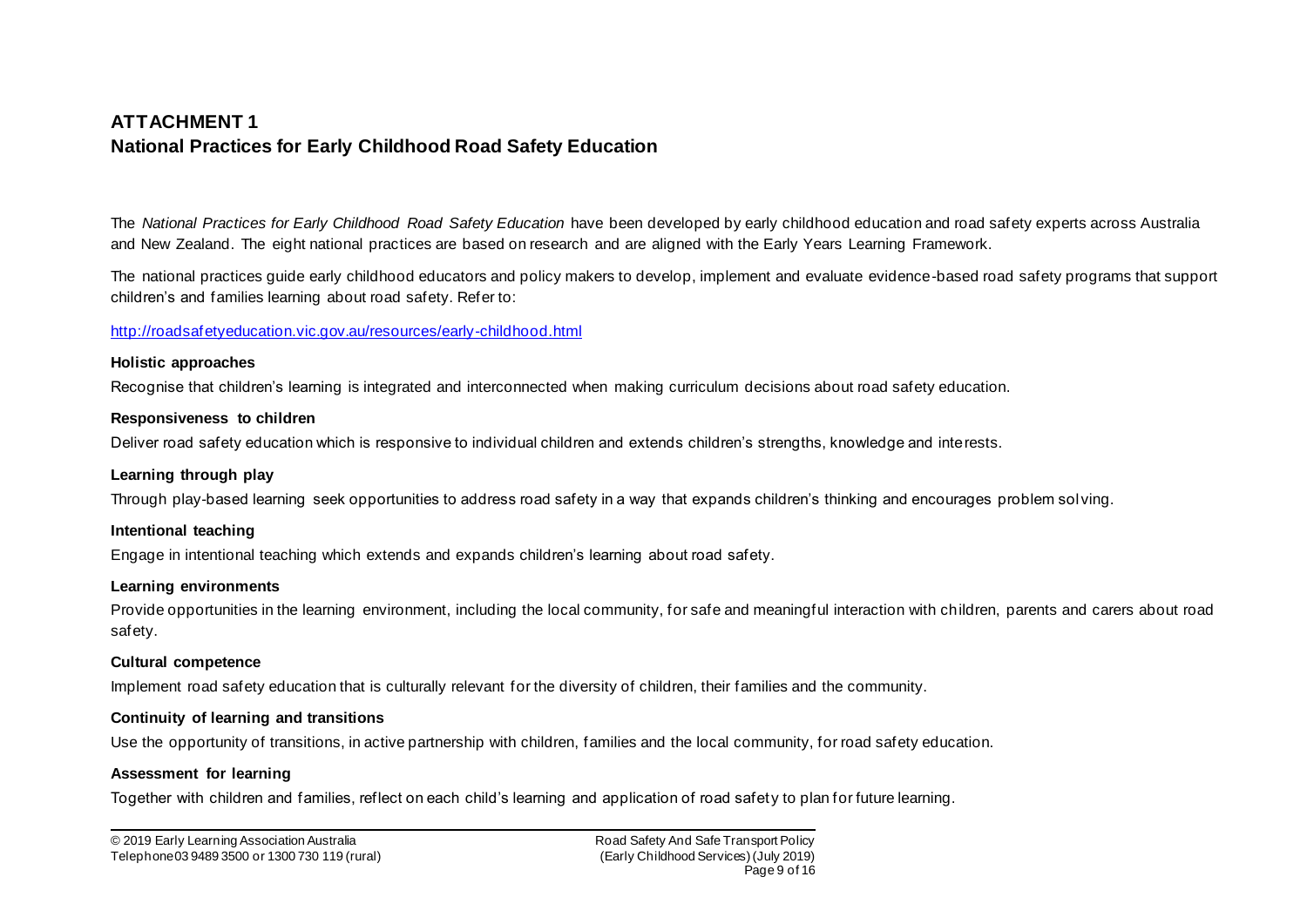## **ATTACHMENT 2**

### **Sample procedure when a child is observed to be at risk of harm while being transported to or from an early childhood premises**

Service providers have a duty of care to ensure the safety of children is paramount. Service providers must also comply with their obligations under state or territory child protection laws.

Where a parent/guardian or authorised nominee (refer to *Definitions*) is observed not using a child restraint, using the wrong child restraint, using a child restraint inappropriately or engaging in other unsafe behaviours such as parking illegally or not using a bicycle helmet, the **early childhood educator should**:

- talk with the parent/guardian/authorised nominee about the importance of safe transport procedures, including the correct use of child restraints and/or relevant road safety behaviours
- provide/refer the parent/guardian/authorised nominee to relevant information regarding safe transport
- inform the Nominated Supervisor or Approved Provider (where relevant).

If the parent/guardian or authorised nominee persists with unsafe road use behaviours, the early childhood educator must notify the **Nominated Supervisor or Approved Provider, who should**:

- contact the parent/guardian/authorised nominee directly and discuss the importance of child restraint use and/or safe road user behaviour, including legal requirements and implications
- provide the parent/guardian/authorised nominee with a copy of the *Road Safety and Safe Transport Policy*
- offer/provide assistance to the parent/guardian/authorised nominee with the choice/purchase/installation/fitment of the correct restraint or bicycle helmet for their child
- follow up with the parent/guardian/authorised nominee, where required, to ensure that they have the most appropriate restraint for their child and that it is being used correctly.

If a parent/guardian or authorised nominee appears to be impaired or intoxicated when arriving to collect their child , the **early childhood educator should:**

- encourage the parent/guardian or authorised nominee to use an alternative form of transport or contact another authorised person to collect the child. If the parent/guardian or authorised nominee is not willing to use an alternative form of transport, the educator cannot prevent the parent/guardian or authorised nominee from taking the child
- notify the police and/or child protection authorities immediately if the educator is of the opinion that the child may not be safe in the care of the parent/guardian or authorised nominee.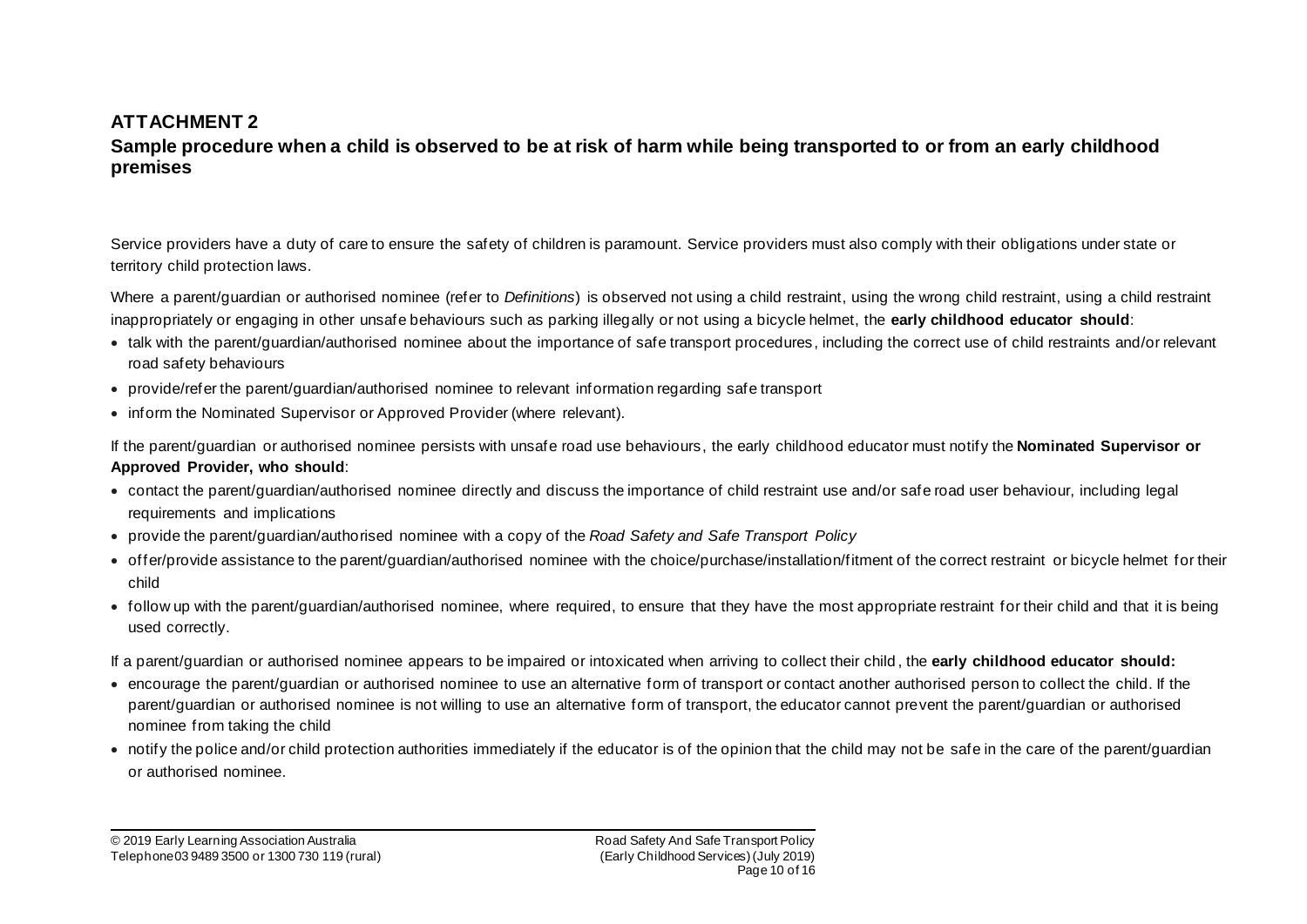NOTE THIS RISK ASSESSMENT HAS BEEN OBTAINED FROM ACECQA AND HAS BEEN ADDED TO THIS POLICY. A RISK ASSESSMENT IS GENERALLY NOT REQUIRED AS WE DO NOT TRANSPORT CHILDREN TO OR FROM HOME AND KINDER. TRANSPORT WITH REGARDS TO AN EXCURSION WILL BE CONDUCTED AS PART OF REG 101 AND IS INCLUDED IN OUR "EXCURSIONS AND SERVICE EVENTS" POLICY.

## **RISK ASSESSMENT TEMPLATE – TRANSPORTING CHILDREN** *(OTHER THAN AS PART OF AN EXCURSION)*

Children are sometimes transported by, or on transport arranged by, children's education and care services. For example, this might include transport to and from the service premises or other location and a child's home. Service providers, nominated supervisors and educators need to take specific steps to ensure the health, safety and wellbeing of children.

Under the Education and Care Services National Regulations (r 102B), a transport risk assessment must be conducted before an education and care service transports a child / children (*other than as part of an excursion\**).

ACECQA has prepared this template to assist service providers, nominated supervisors and family day care educators in undertaking risk assessments before transporting children, which services may wish to incorporate within their own risk assessment material.

*Note:* A risk assessment is only required to be completed at least once for a 12 month period if it is '*regular transportation*\*\*'.

*\* Regulation 101 includes the minimum risk assessment considerations for excursions by approved providers, nominated supervisors and family day care educators. This*  includes specific considerations when an excursion involves transporting children. A separate template to assist service providers, nominated supervisors and family day *care educators in undertaking risk assessments before an excursion can be found here.*

\*\* Regular transportation is transport by the service or arranged by the service (other than as part of an excursion) of a child being educated and cared for by the service, where the circumstances relevant to a risk assessment are substantially the same each time the child is transported. [An example of a change in circumstances that are *substantially different might be when the means of transport or the transportation route or destination(s) have altered or the provider of the transportation service has changed.]*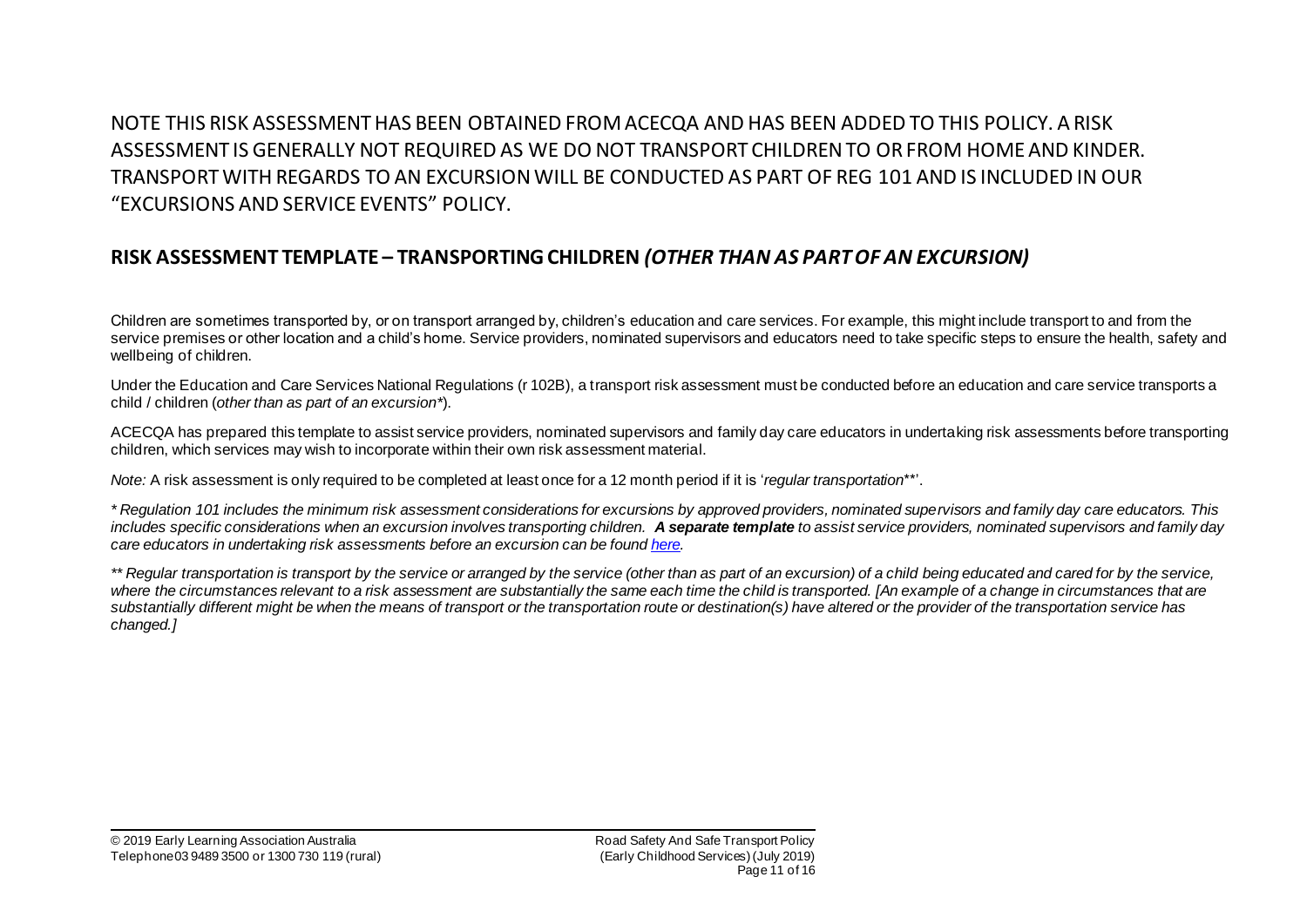| Service name                                                                                                                                       |                 |
|----------------------------------------------------------------------------------------------------------------------------------------------------|-----------------|
| <b>Activity</b>                                                                                                                                    |                 |
| E.g. collecting children from school or home                                                                                                       |                 |
| <b>Start date</b>                                                                                                                                  | <b>End date</b> |
| Pick-up location and destination(s)                                                                                                                |                 |
| Include each location travelled to or from                                                                                                         |                 |
| E.g. each child's home address or each school                                                                                                      |                 |
| Estimated time of travel between the different<br><b>locations</b>                                                                                 |                 |
| E.g. Departing the service, arriving at children's<br>homes or schools and arrival at the service                                                  |                 |
| <b>Proposed route</b>                                                                                                                              |                 |
| You can include an image of the route sourced<br>online                                                                                            |                 |
| <b>Means of transport</b>                                                                                                                          |                 |
| E.g. public bus, private bus, coach, private car,<br>taxi, tram                                                                                    |                 |
| Requirements for seatbelts or safety restraints<br>in your state or territory have been met                                                        | Yes / No        |
|                                                                                                                                                    | Comment:        |
| Number and full names of each adult involved<br>in the transportation of children                                                                  |                 |
| The number of educators / responsible adults,<br>appropriate to provide supervision and whether<br>any adults with specialised skills are required |                 |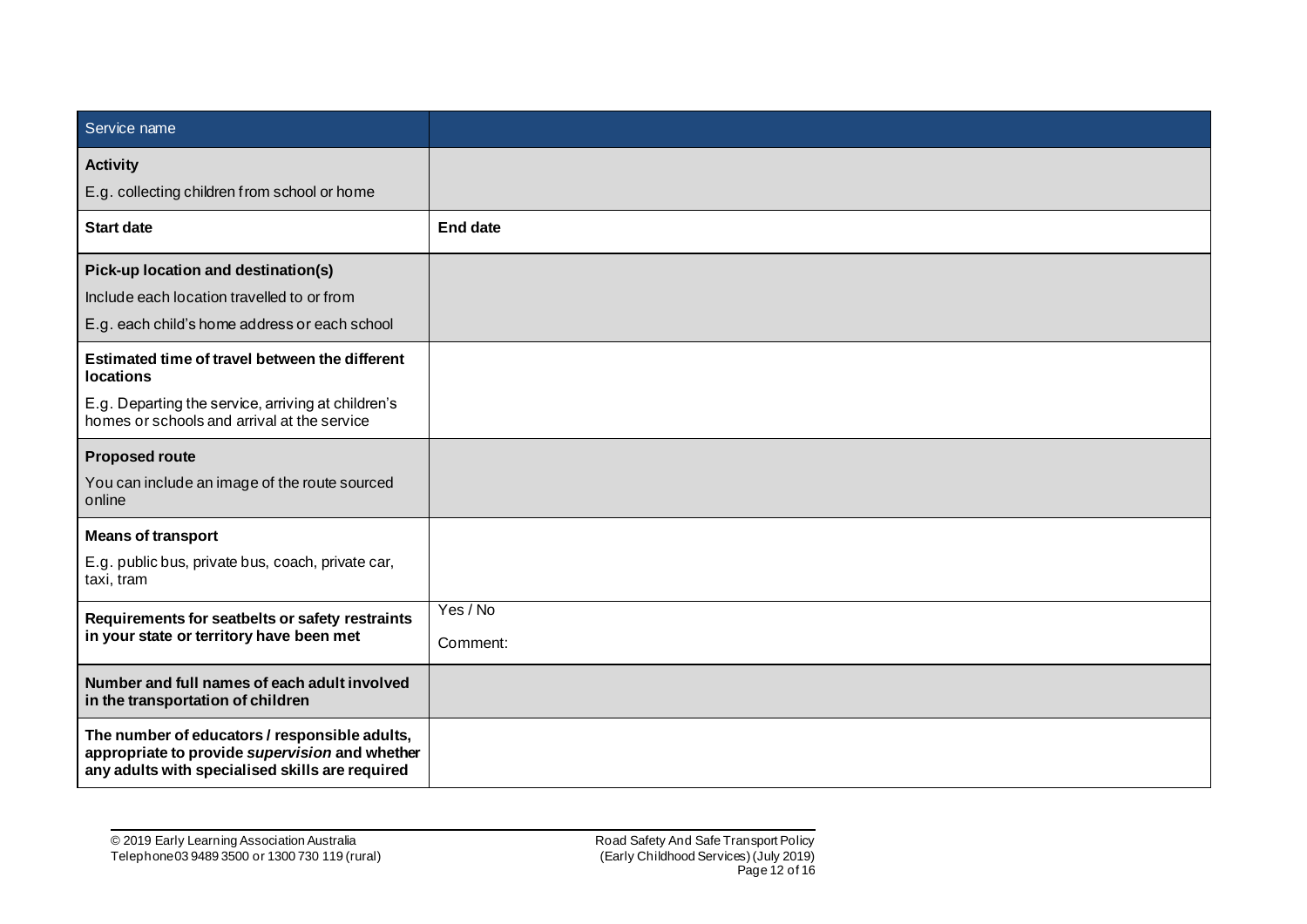| E.g. for children's individual needs                                                                                                                                         |                                                                                        |  |
|------------------------------------------------------------------------------------------------------------------------------------------------------------------------------|----------------------------------------------------------------------------------------|--|
| The number of children being transported                                                                                                                                     |                                                                                        |  |
| Any water hazards on proposed route travelled<br>and at each stop?<br>E.g. Bridge, causeway, risk of flooding, beach,<br>lake, dam                                           | Yes / No<br>Comment:                                                                   |  |
| Describe the process for entering and exiting<br>the service premises and the pick-up location<br>or destination (as required);<br>(include how each child is accounted for) |                                                                                        |  |
| Describe the procedures for embarking and<br>disembarking the vehicle; (include how each<br>child is accounted for in embarking and<br>disembarking)                         |                                                                                        |  |
| Transport checklist - items to be readily available when transporting children<br>(please tick)                                                                              |                                                                                        |  |
| First aid kit<br>$\Box$                                                                                                                                                      | List of adults involved in transportation<br>□                                         |  |
| List of children involved<br>□                                                                                                                                               | Contact information for each adult<br>□                                                |  |
| Contact information for each child<br>□.                                                                                                                                     | Mobile phone / other means of communicating with the service & emergency services<br>□ |  |
| Medication, health plans and risk<br>◻<br>assessments for individual children                                                                                                | Other items, please list<br>◻                                                          |  |

Use the table below to identify and assess risks to the safety, health or wellbeing of children being transported, and specify how these risks will be managed and minimised [regulation 102C(1)].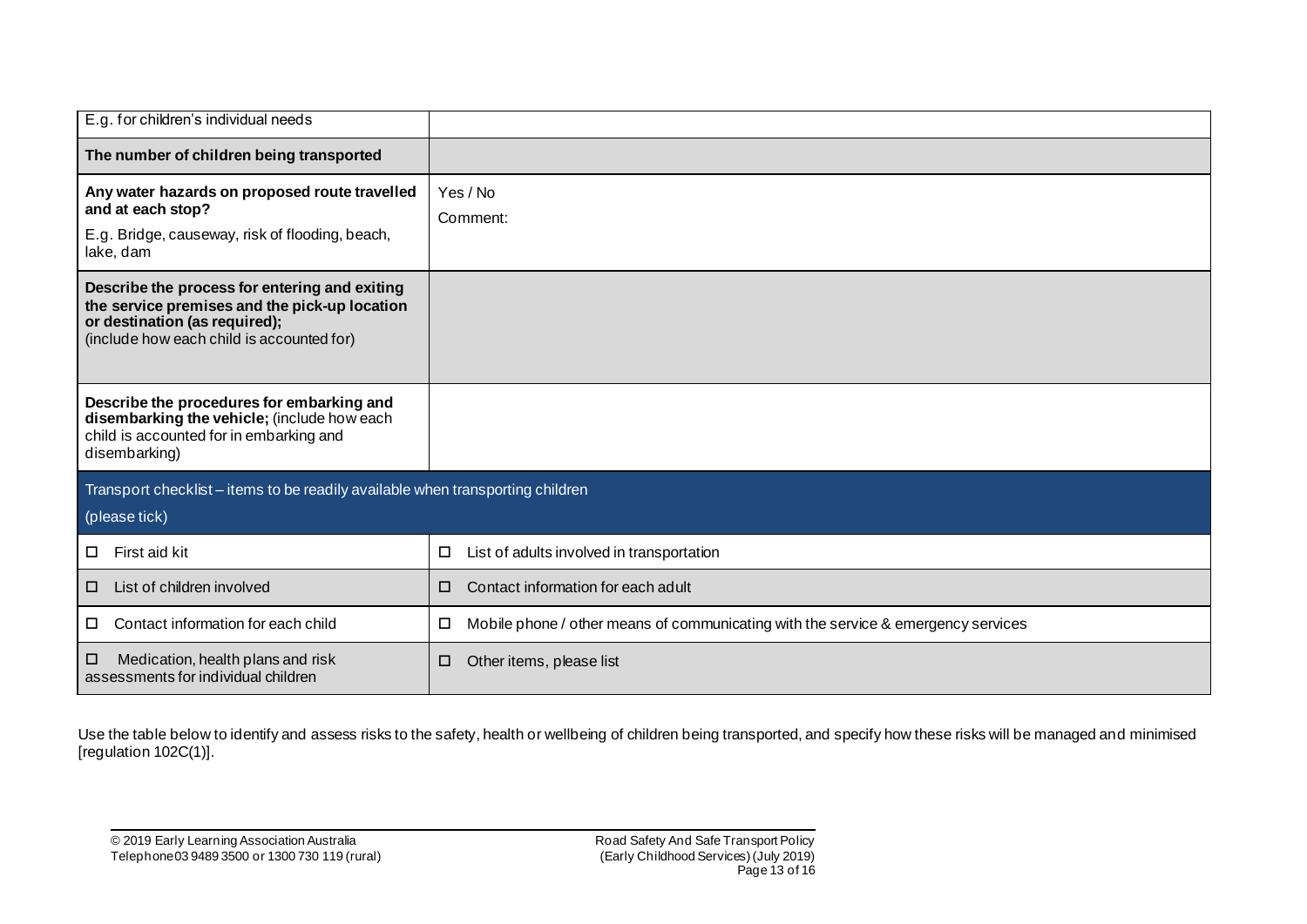| Risk assessment |                   |                                 |                                 |     |      |
|-----------------|-------------------|---------------------------------|---------------------------------|-----|------|
| Activity        | Hazard identified | Risk assessment<br>(use matrix) | Elimination/control<br>measures | Who | When |
|                 |                   |                                 |                                 |     |      |
|                 |                   |                                 |                                 |     |      |
|                 |                   |                                 |                                 |     |      |
|                 |                   |                                 |                                 |     |      |
|                 |                   |                                 |                                 |     |      |
|                 |                   |                                 |                                 |     |      |
|                 |                   |                                 |                                 |     |      |

(Press tab to add more rows)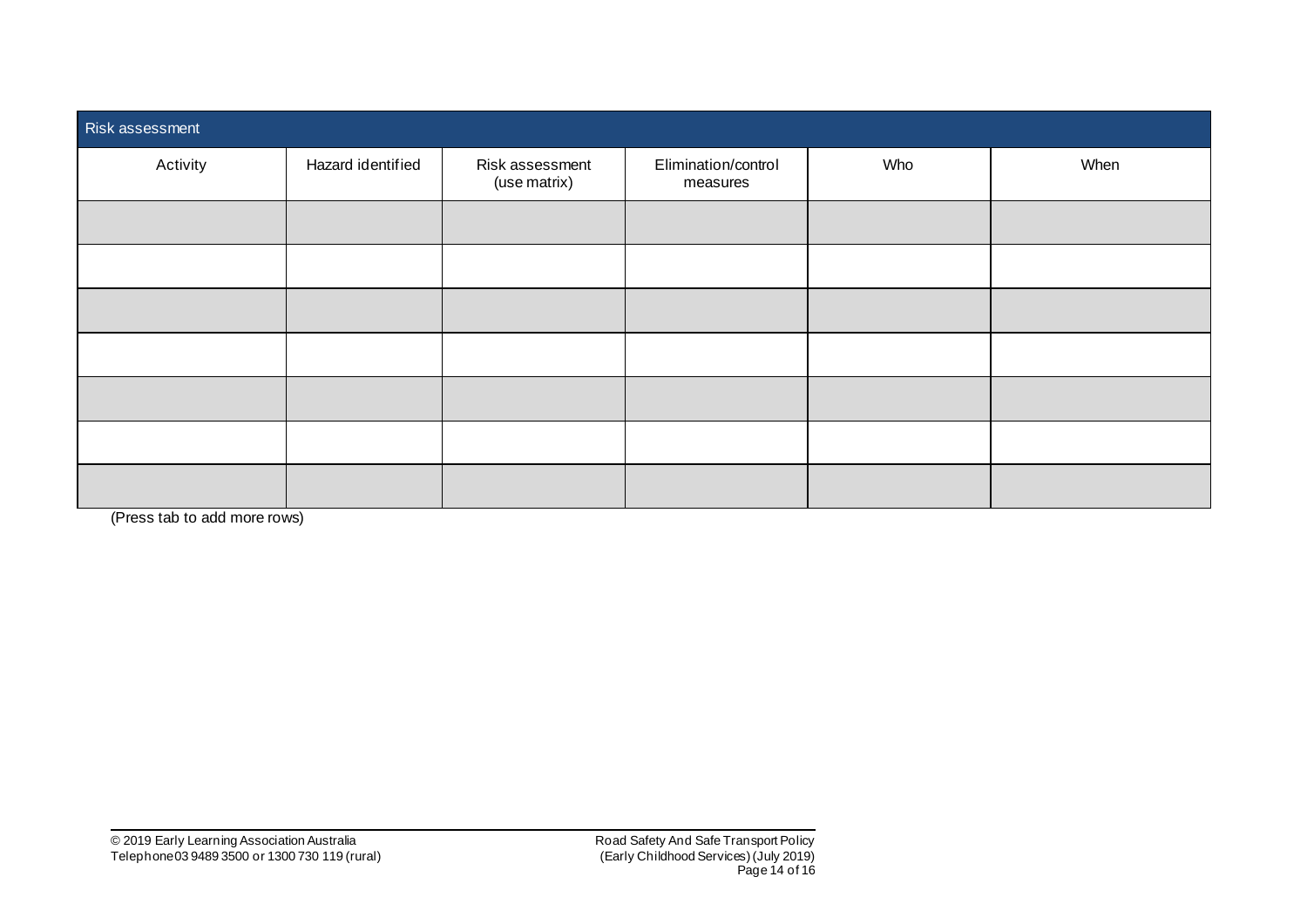| <b>Risk Matrix</b> |                   |               |             |             |                |                |  |
|--------------------|-------------------|---------------|-------------|-------------|----------------|----------------|--|
|                    | Consequence       |               |             |             |                |                |  |
|                    |                   | Insignificant | Minor       | Moderate    | Major          | Catastrophic   |  |
| Likelihood         | Almost<br>certain | Moderate      | <b>High</b> | <b>High</b> | <b>Extreme</b> | Extreme        |  |
|                    | Likely            | Moderate      | Moderate    | High        | <b>Extreme</b> | <b>Extreme</b> |  |
|                    | Possible          | Low           | Moderate    | High        | <b>High</b>    | <b>Extreme</b> |  |
|                    | Unlikely          | Low           | Low         | Moderate    | <b>High</b>    | <b>High</b>    |  |
|                    | Rare              | Low           | Low         | Low         | Moderate       | <b>High</b>    |  |